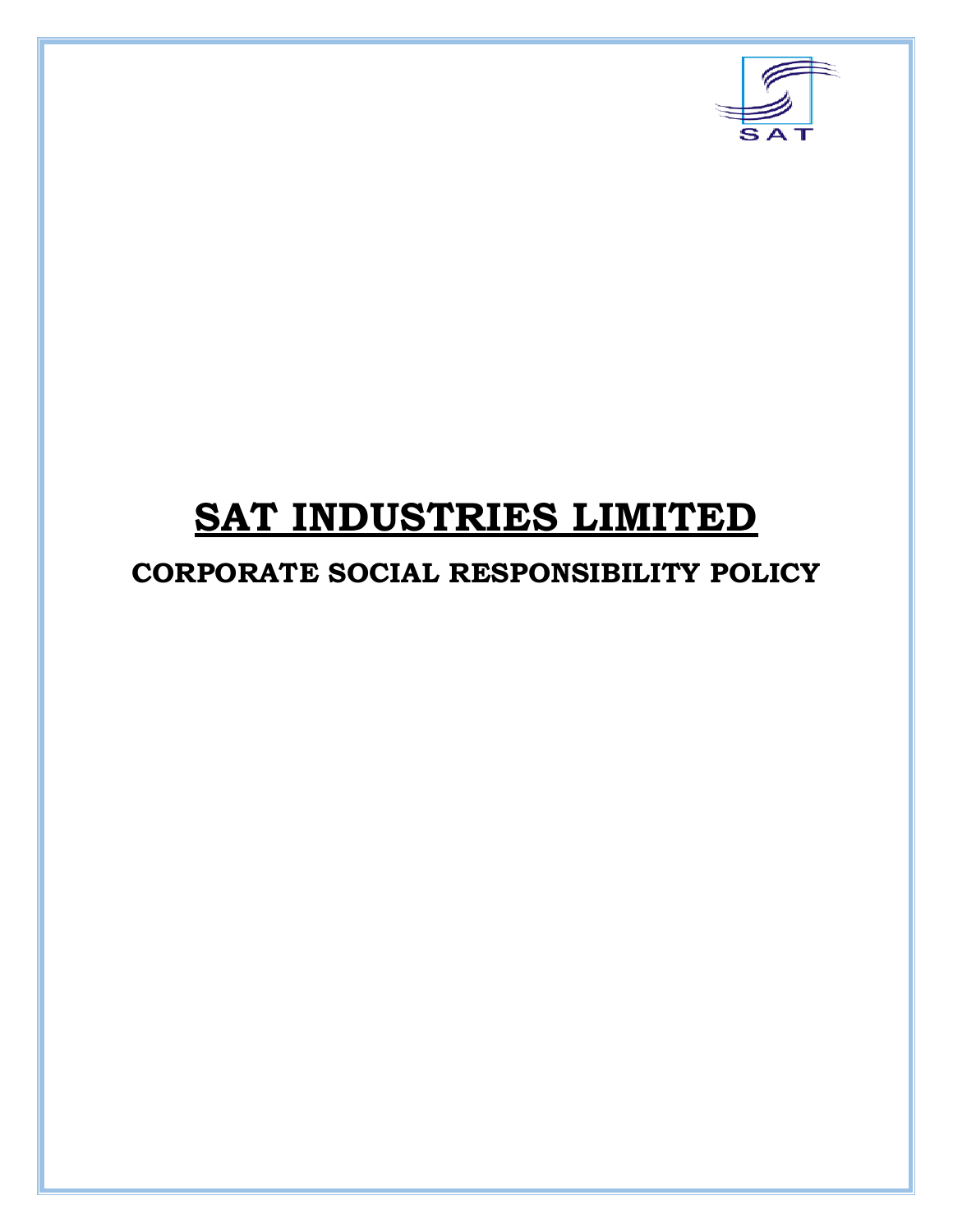

# **BACKGROUND**

In compliance with the requirements of Section 135 of the Companies Act, 2013 read with the Companies (Corporate Social Responsibility Policy) Rules, 2014, SAT INDUSTRIES LIMITED ('the Company') is, *inter alia*, required to:

- i. Constitute a Board Committee to formulate and recommend to the Board a Corporate Social Responsibility (CSR) Policy, recommend the amount of CSR expenditure and monitor the CSR activities of the Company from time to time.
- ii. Ensure that the Company spends, in every financial year, at least two per cent (2%) of the average Net Profits of the Company, made during the three immediately preceding financial years, calculated in accordance with the provisions of Section 198 of the Companies Act 2013 in the sector as mentioned in schedule VII of the Act.

# **PHILOSOPHY**

Corporate Social Responsibility (CSR) is a public spirited cause that has been well introduced by the new Companies Act 2013. Through the CSR there is a formation of a dynamic relationship between a company on one hand and the society and environment on the other. CSR is traditionally driven by a moral obligation and philanthropic spirit.

The main responsibilities of the Company towards society at large are to promote education, including special education and eradicate hunger, poverty and malnutrition; promote preventive health care and sanitation and making available safe drinking water, promoting gender equality and empowering women.

#### **OUR VISION**

- 1. The Company completely endorses reliability. It is committed to conduct business in a true, fair and ethical manner and takes up the responsibility to create a good impact in the society it belongs.
- 2. The Company is committed towards improving the quality of lives of people in the communities in which it operates because, the society is an essential stakeholder and the purpose of its existence. The Company believes that giving back to the society through CSR activities is its moral duty.
- 3. The Company aims to fulfill the requirements laid down under the Companies Act, 2013 and act diligently to comply with all its Rules and Regulations on CSR.

# **APPLICABILITY OF THE POLICY**

- 1. The Company's CSR Policy has been developed in conformity with the provisions of Section 135 of the Companies Act, 2013 (referred to as the Act in this Policy) and in accordance with the CSR Rules (hereby referred to as the Rules) notified by the Ministry of Corporate Affairs, Government of India.
- 2. This Policy shall apply to all CSR initiatives and activities taken up at the various locations in India, preferably in the vicinity where the Company carries out its business operations and for the benefits of different segments of the society, specifically the deprived and under‐ privileged.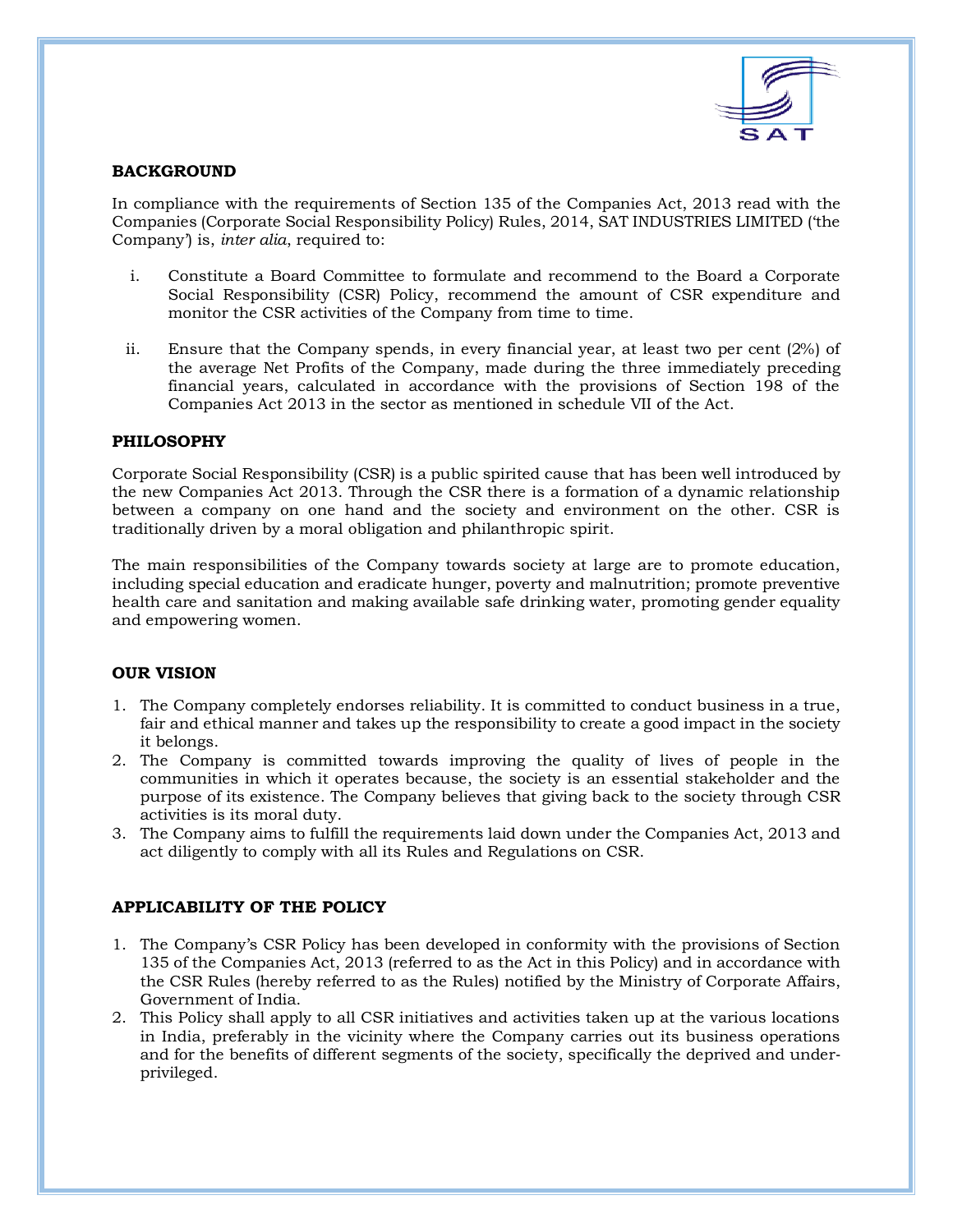

# **OBJECTIVE OF THE CSR POLICY**

- To ensure that the Company is committed to operate its business in an economically, socially and environmentally sustainable manner, while recognizing the interests of all its stakeholders.
- To take up programmes that benefit the communities in and around its work centres and over a period of time, results in enhancing the quality of life of the people in the area of its business operations.
- To generate a community goodwill for Company and help reinforce a positive and socially responsible image of the Company as a good corporate citizen of the Country.

# **CORPORATE SOCIAL RESPONIBILITY COMMITTEE**

### **COMPOSITION:**

The Corporate Social Responsibility Committee ('CSR Committee') shall consist of three or more Directors amongst whom at least one shall be an Independent Director. The first Members of the CSR Committee are:

- 1. Mr. Asad Daud, Director as the Chairman;
- 2. Mr. Harikant Turgalia, Whole-time Director as a Member; &
- 3. Mr. Nikhil Raut, Independent Director as a Member.

The Company Secretary shall act as the Secretary to the Committee.

#### **MEETINGS:**

The Committee shall hold meeting as and when required, to discuss various issues on implementation of the CSR Policy of the Company.

#### **QUORUM:**

The quorum for a meeting of the Committee on CSR shall be one-third of its total strength (any fraction contained in that one‐third being rounded off as one), or two members, whichever is higher.

#### **SITTING FEE:**

The Sitting Fees for attending every meeting of the Committee shall be determined from time to time by the Board of Directors.

#### **ROLE OF CSR COMMITTEE:**

- a) To formulate and recommend to the Board, a Corporate Social Responsibility Policy which shall indicate the activities to be undertaken by the Company as specified in Schedule VII of the Companies Act, 2013 (as amended from time to time).
- b) To recommend the amount of expenditure to be incurred on the activities in a financial year.
- c) To monitor the Corporate Social Responsibility Policy of the company from time to time.
- d) Any other matter / thing as may be considered expedient by the Members of the Committee in furtherance of and to comply with the CSR Policy of the Company.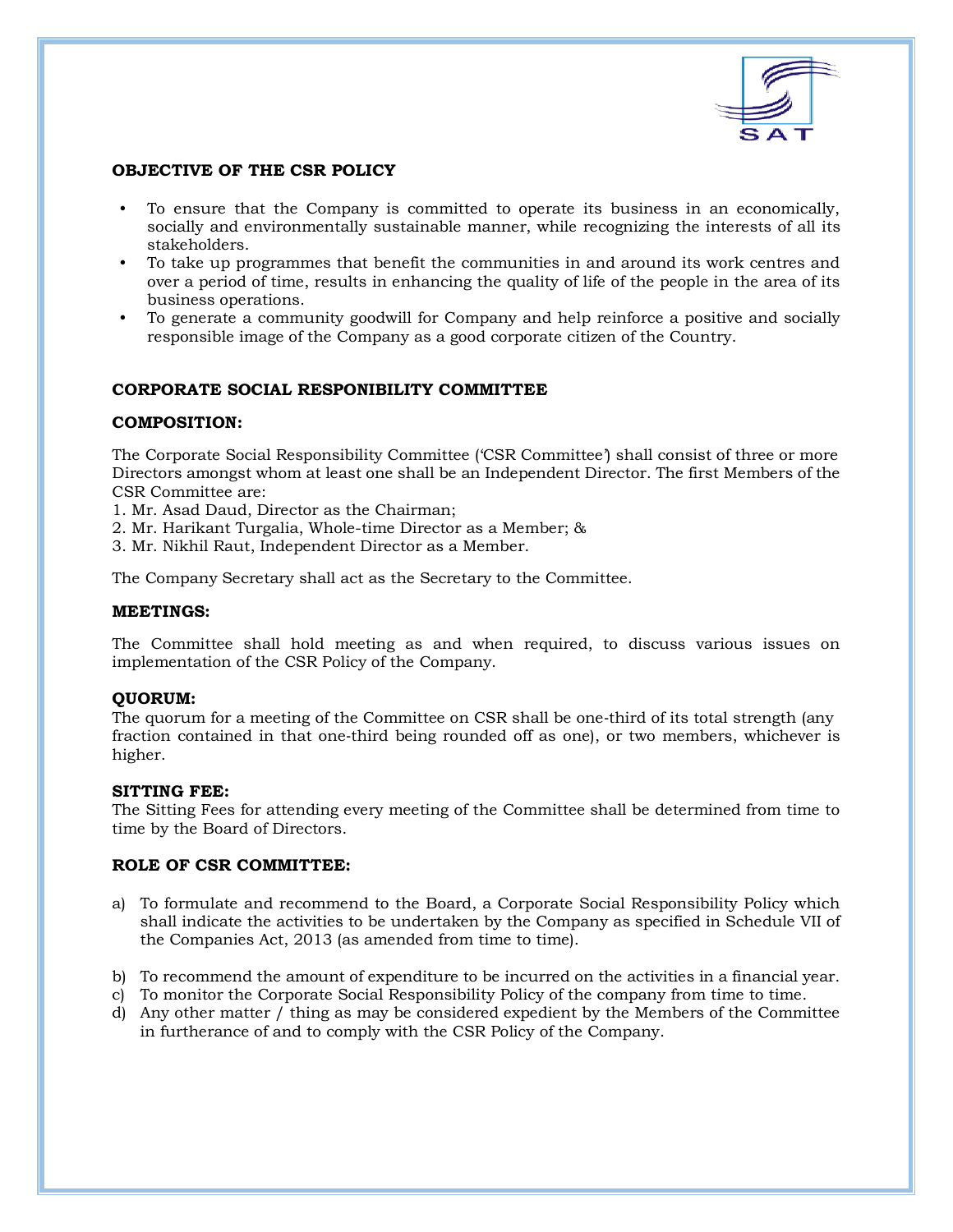

# **RESPONSIBILITIES OF THE BOARD**

The Board shall:

- Form a CSR Committee and disclose the composition of the CSR Committee.
- Approve the CSR Policy after taking into account the recommendations made by the CSR Committee.
- Place the CSR Policy on the Company's website.
- Ensure implementation of the activities under CSR.
- Ensure expenditure of requisite amount on CSR every year as per law.
- Disclose reasons for not spending the amount (if applicable) in the Annual Report to the Shareholders of the Company.

### **CSR FOCUS AREAS**

Company would focus the CSR activities around following thrust areas:

- 1. Eradicating hunger, poverty and malnutrition, promoting preventive health care and sanitation including contribution to the Swach Bharat Kosh set-up by the Central Government for the promotion of sanitation and making available safe drinking water.
- 2. Vocational Training programmes to enhance the employability skills of the beneficiaries.
- 3. Promoting education, including special education and employment, especially among children, women, elderly and the differently abled and livelihood enhancement projects.
- 4. Promoting gender equality, empowering women, setting up old age homes, day care centres and such other facilities for senior citizens and measures for reducing inequalities faced by socially and economically backward groups.
- 5. Ensuring environmental sustainability, ecological balance, protection of flora and fauna, animal welfare, agroforestry, conservation of natural resources and maintaining quality of soil, air and water including contribution to the Clean Ganga Fund set‐up by the Central Government for rejuvenation of river Ganga.
- 6. Protection of national heritage, art and culture including restoration of buildings and sites of historical importance and works of art; setting up public libraries; promotion and development of traditional arts and handcrafts.
- 7. Measures for the benefit of armed forces veterans, war widows and their dependents.
- 8. Training to promote rural sports, nationally recognized sports, Para‐Olympic sports and Olympic sports.
- 9. Contribution to the Prime Minister's National Relief Fund.
- 10. Rural Development Projects.
- 11. Slum area development.

#### **INFORMATION DISSEMINATION**

- 1. Appropriate documentation of the Company's CSR Policy, annual CSR activities, executing partners, and expenditure entailed will be undertaken on a regular basis and the same will be available in the public domain.
- 2. CSR initiatives of the Company will also be reported in the Annual Report of the Company.